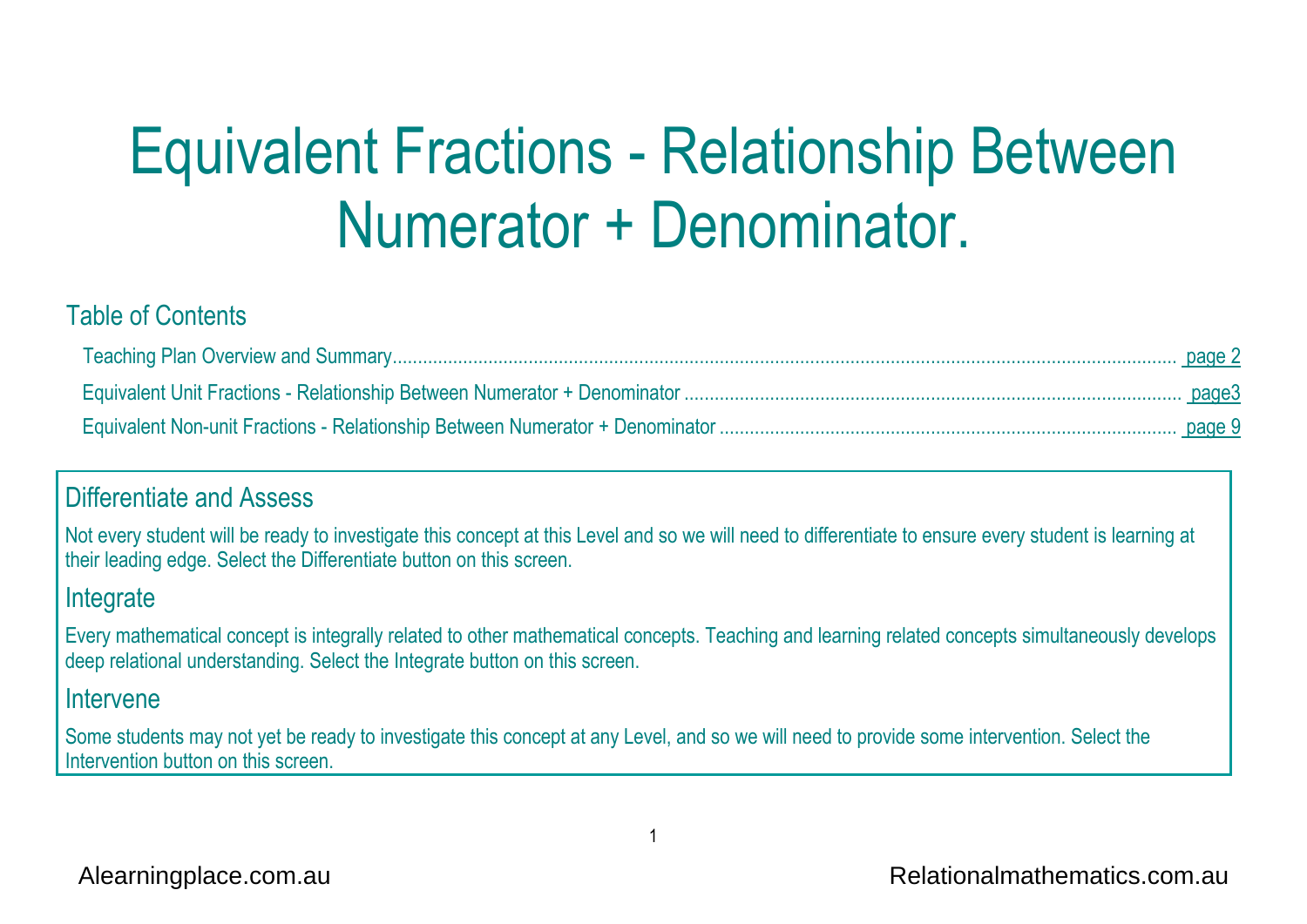# **EQUIVALENT FRACTIONS - RELATIONSHIP BETWEEN NUMERATOR + DENOMINATOR.**

### **EXPLICIT TEACHING PLAN OVERVIEW PAGEPLAN**

**THIS PAGE IS A SUMMARY OF THE EXPLICIT TEACHING PLAN, INCLUDING STRATEGIC QUESTIONS, AND DESRIBING THE SEQUENCE WHICH WILL OCCUR OVER MULTIPLE LESSONS.STRATEGIC SEQUENCE WHICH WILL** 

**RESOURCES:FRACTION WALL (THESE CAN BE PURCHASED OR THE ONE ATTACHED HERE MAY BE USED), FRACTION PURCHASED OR ONE ATTACHED HERE PENCIL, PAPER** 



 $\mathfrak{p}$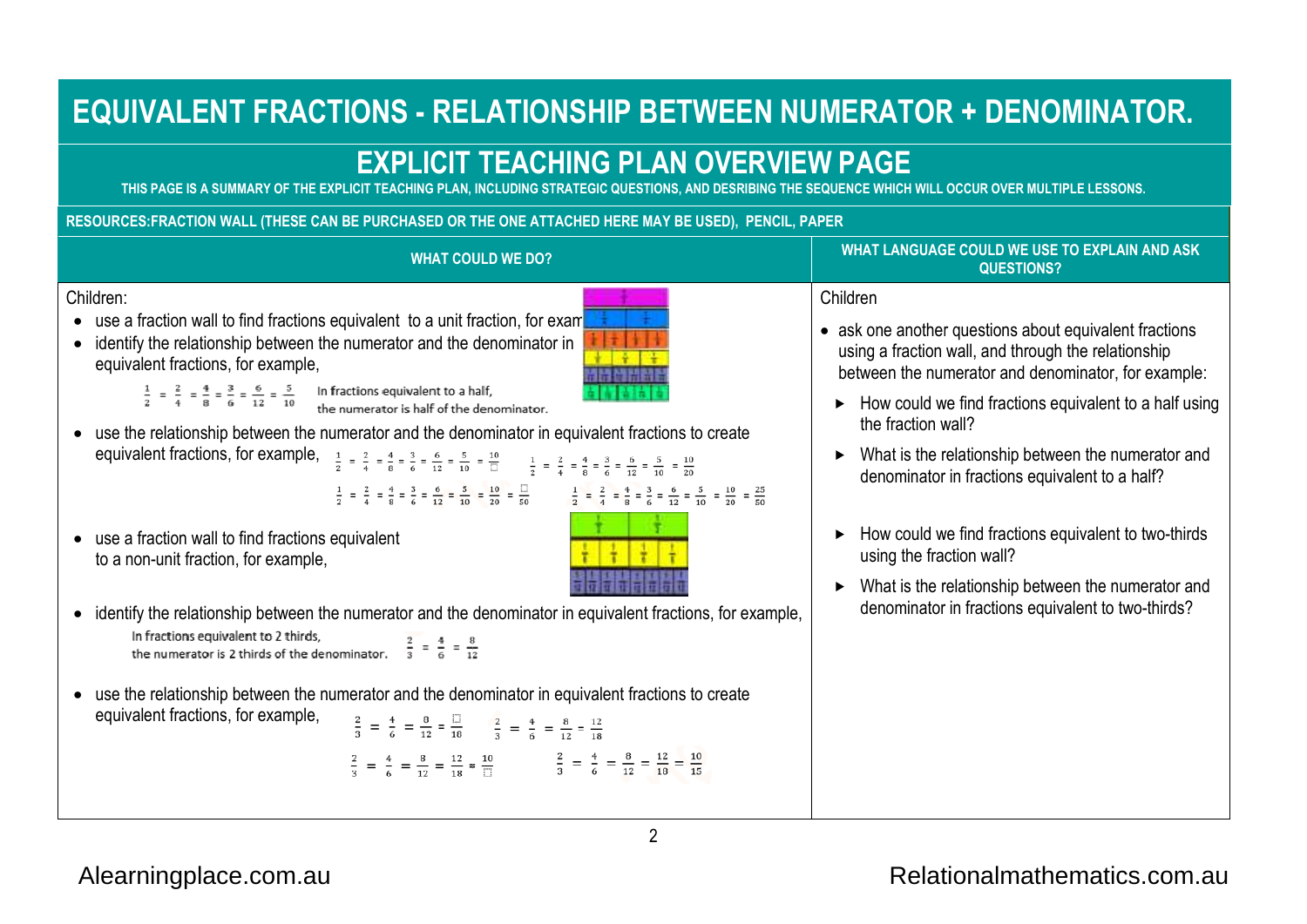# **EQUIVALENT FRACTIONS - RELATIONSHIP BETWEEN NUMERATOR + DENOMINATOR.**

## **EXPLICIT TEACHING PLAN**

**FULL EXPLICIT TEACHING PLAN, EMBEDDING DEEP RELATIONAL UNDERSTANDING, METALANGUAGE, AND QUESTIONS THAT MAY BE USED OVER MULTIPLE LESSONS.**

| <b>WHAT COULD WE DO?</b>                                                              | WHAT LANGUAGE COULD WE USE TO EXPLAIN AND ASK QUESTIONS?                                                           |  |  |  |  |
|---------------------------------------------------------------------------------------|--------------------------------------------------------------------------------------------------------------------|--|--|--|--|
| Children think about, talk and listen to a friend about, then have the opportunity to | ► Today brings an investigation about equivalent fractions.                                                        |  |  |  |  |
| share what they already know.                                                         | What do you know about equivalent fractions?<br>▶.                                                                 |  |  |  |  |
|                                                                                       | Talk about equivalent fractions with a friend.                                                                     |  |  |  |  |
|                                                                                       | Is anyone ready to share what they are thinking about equivalent fractions?                                        |  |  |  |  |
|                                                                                       |                                                                                                                    |  |  |  |  |
|                                                                                       |                                                                                                                    |  |  |  |  |
|                                                                                       | $\triangleright$ We've investigated fractions.                                                                     |  |  |  |  |
|                                                                                       | And we found that when we have a fraction of something, we don't have the<br>whole thing. We just have part of it. |  |  |  |  |
|                                                                                       | $\triangleright$ So we found that a fraction is a part.                                                            |  |  |  |  |
|                                                                                       | In Mathematics, we love to measure things!                                                                         |  |  |  |  |
|                                                                                       | $\triangleright$ So when we measure the part, we call it a fraction!                                               |  |  |  |  |
|                                                                                       | • Today we're going to investigate equivalent fractions.                                                           |  |  |  |  |
| Record, for example, 'A fraction is a part'.                                          | $\triangleright$ What do you think equivalent means?                                                               |  |  |  |  |
| Record, for example, equivalent                                                       | $\blacktriangleright$ Let's look at the parts of the word – 'equi' and 'valent'                                    |  |  |  |  |
|                                                                                       | $\triangleright$ What do you think 'equi' might mean?                                                              |  |  |  |  |
| Underline the 2 parts of the word, for example, equivalent                            | ► Does 'equi' look a little like 'equal'?                                                                          |  |  |  |  |
| Record 'equal' under 'equi', for example, equivalent                                  | $\blacktriangleright$ Let's look at the second part of the word – 'valent'.                                        |  |  |  |  |
| equal                                                                                 | ► 'valent' means value, from an old English word 'valere'.                                                         |  |  |  |  |

#### [Alearningplace.com.au](https://alearningplace.com.au/)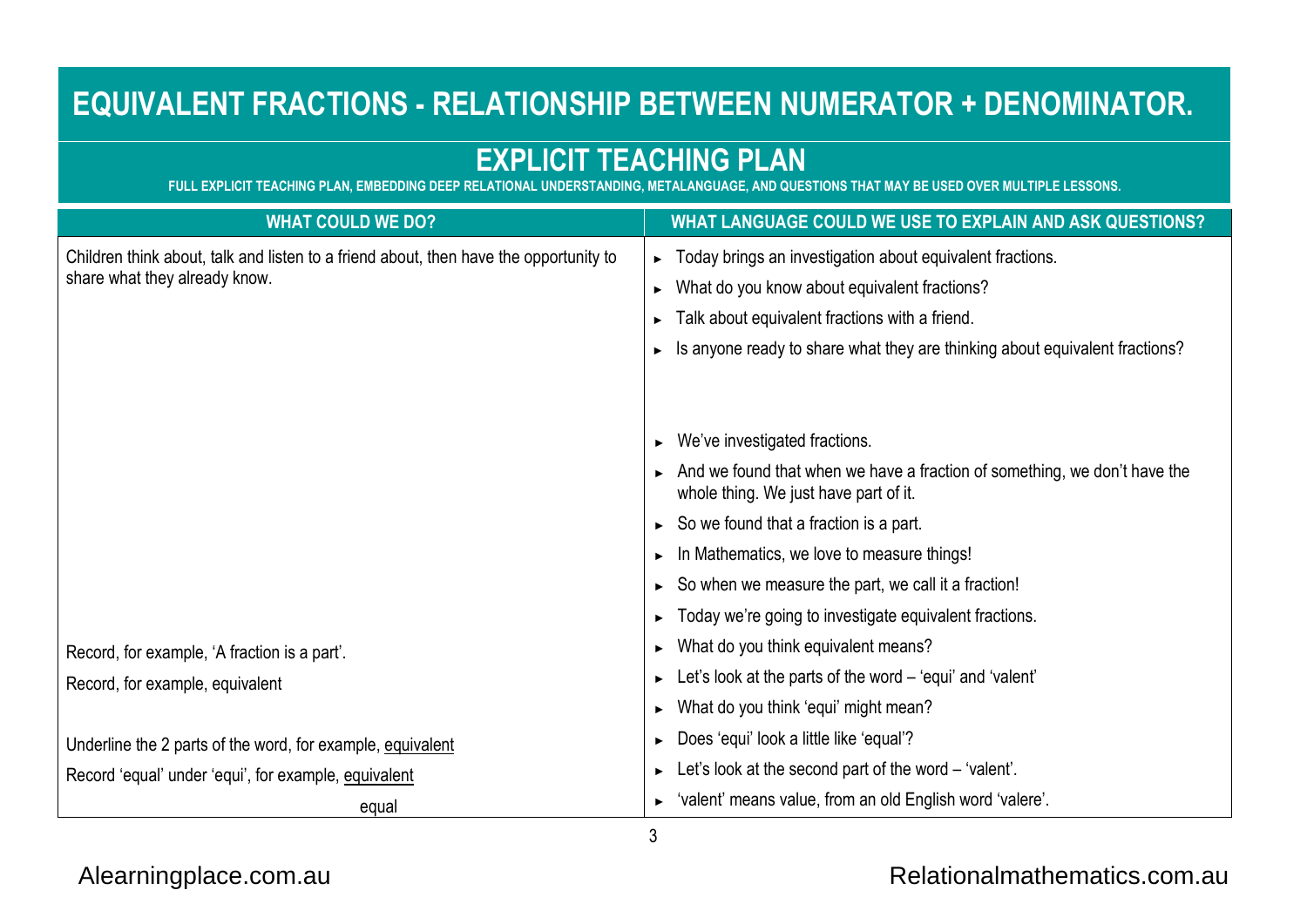

Select a half from the fraction wall, for example,

Record 'value' under 'valent', for example, equivalent

equal value

Place 2 quarters under the half, for example,

Place 4 eighths under the half, for example,

Children continue placing fractions equivalent to a half under their half, for example,



► So what do you think equivalent fractions are?

- ►Do you think equivalent fractions have equal value? Let's investigate!
- ► How could we use a fraction wall to identify fractions that are equivalent to a half? So what do you think equivalent fractions are?<br>Do you think equivalent fractions have equal value? Let's investigate!<br>How could we use a fraction wall to identify fractions that are equivalent<br>half?<br>Let's select a half fro
- ► Let's select a half from our fraction wall.
- ► How can we create fractions equivalent to a half using quarters?
- ► Will we need 2 quarters?
- ► How can we create a fraction that is equivalent to a half  $u$
- $\blacktriangleright$  Will we need 4 eighths?
- ► Let's continue creating fractions that are equivalent to a half.
- ► How could we record this?
- ► Are all of these fractions equivalent to a half?
- ► Does equivalent mean 'equal value'?
- ► Does an equals sign mean 'equal value'?
- ► Could we record a half, and the fractions that are equivalent using equals signs?all of these fractions equivalent to a half?<br>we divident mean 'equal value'?<br>we use more than one equals sign in our number sentence?<br>at does the equals sign tell us?<br>we use more than one equals sign in our number sentence
- ► Did we use more than one equals sign in our number sentence?
- ► What does the equals sign tell us?
- ► Does the equals sign tells us that one side of the equals sign is equal to theother side?

Record, for example,  $\frac{1}{2} = \frac{2}{4} = \frac{4}{8} = \frac{3}{6} = \frac{6}{12} = \frac{5}{10}$ 

The pattern that we want children to investigate is the relationship

between the numerator and denominator in fractions equivalent to a half.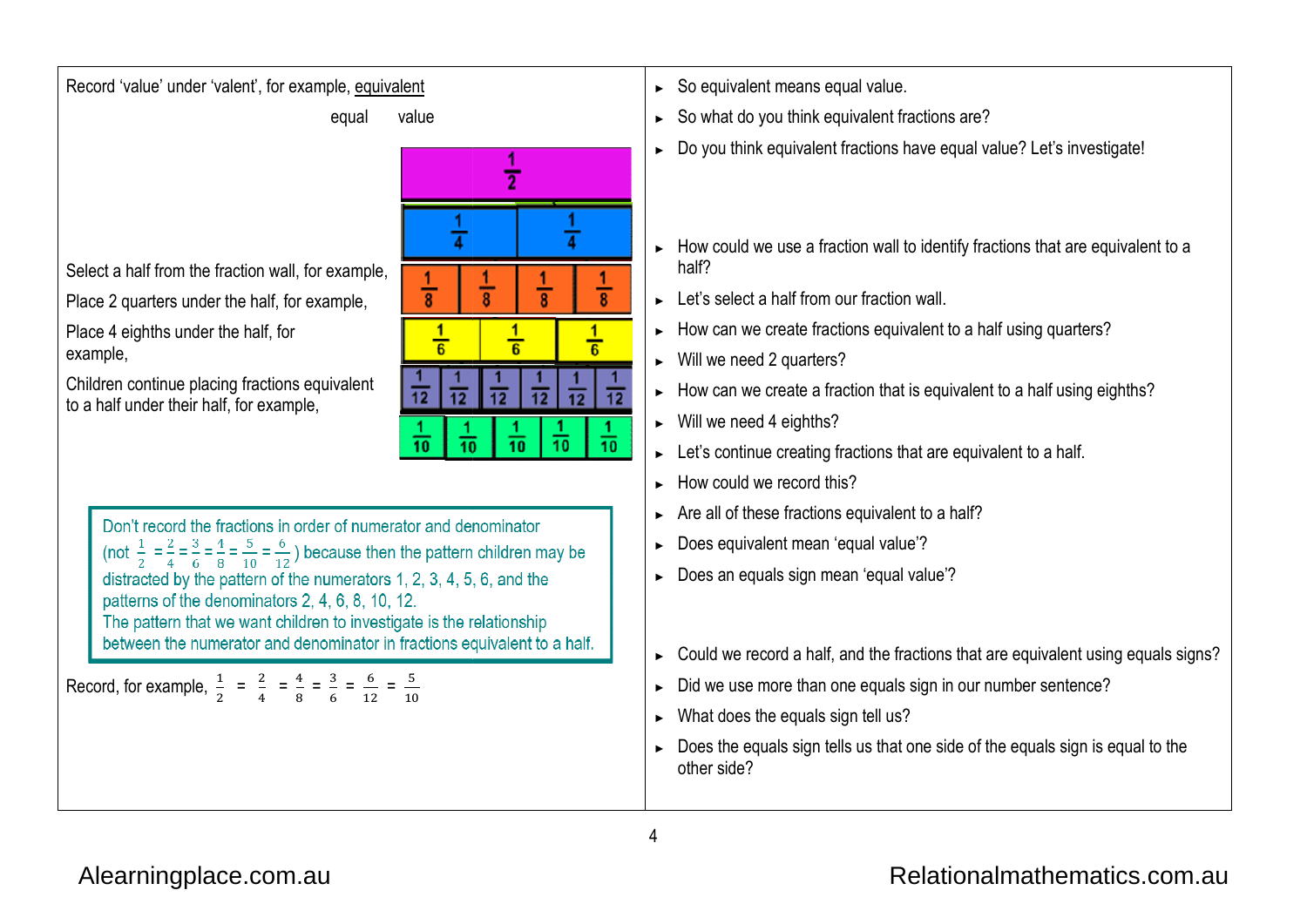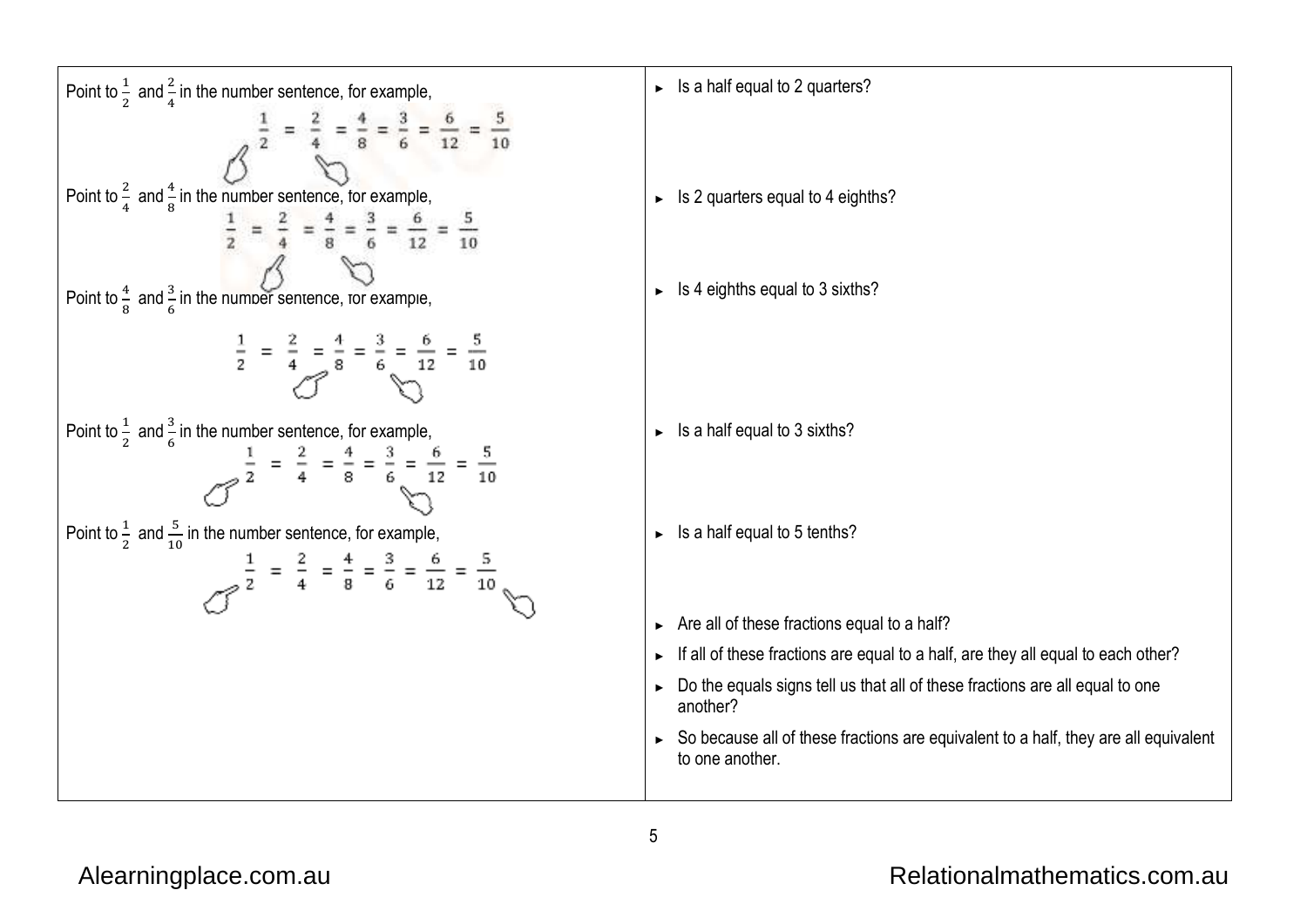

#### [Alearningplace.com.au](https://alearningplace.com.au/)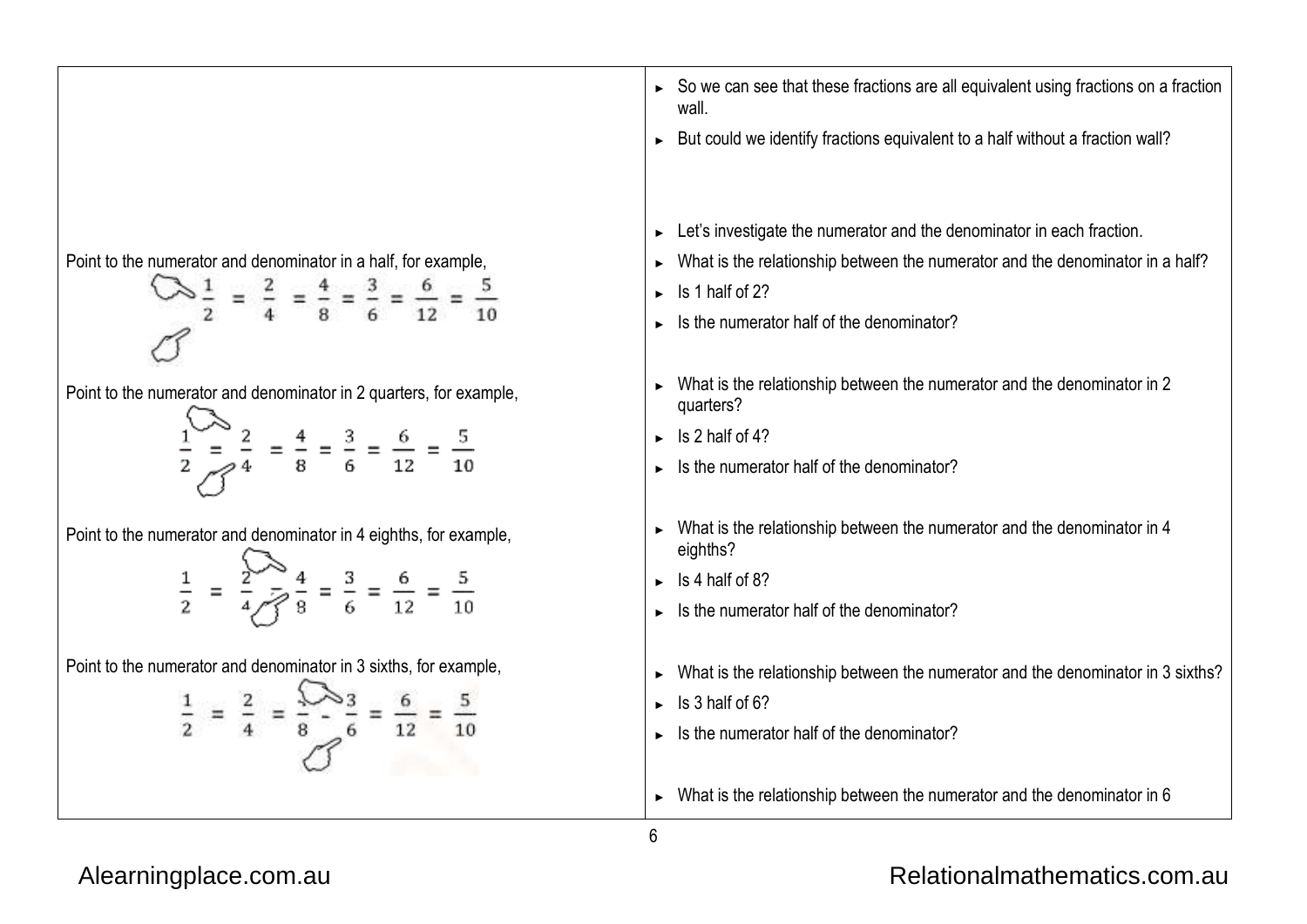

#### [Alearningplace.com.au](https://alearningplace.com.au/)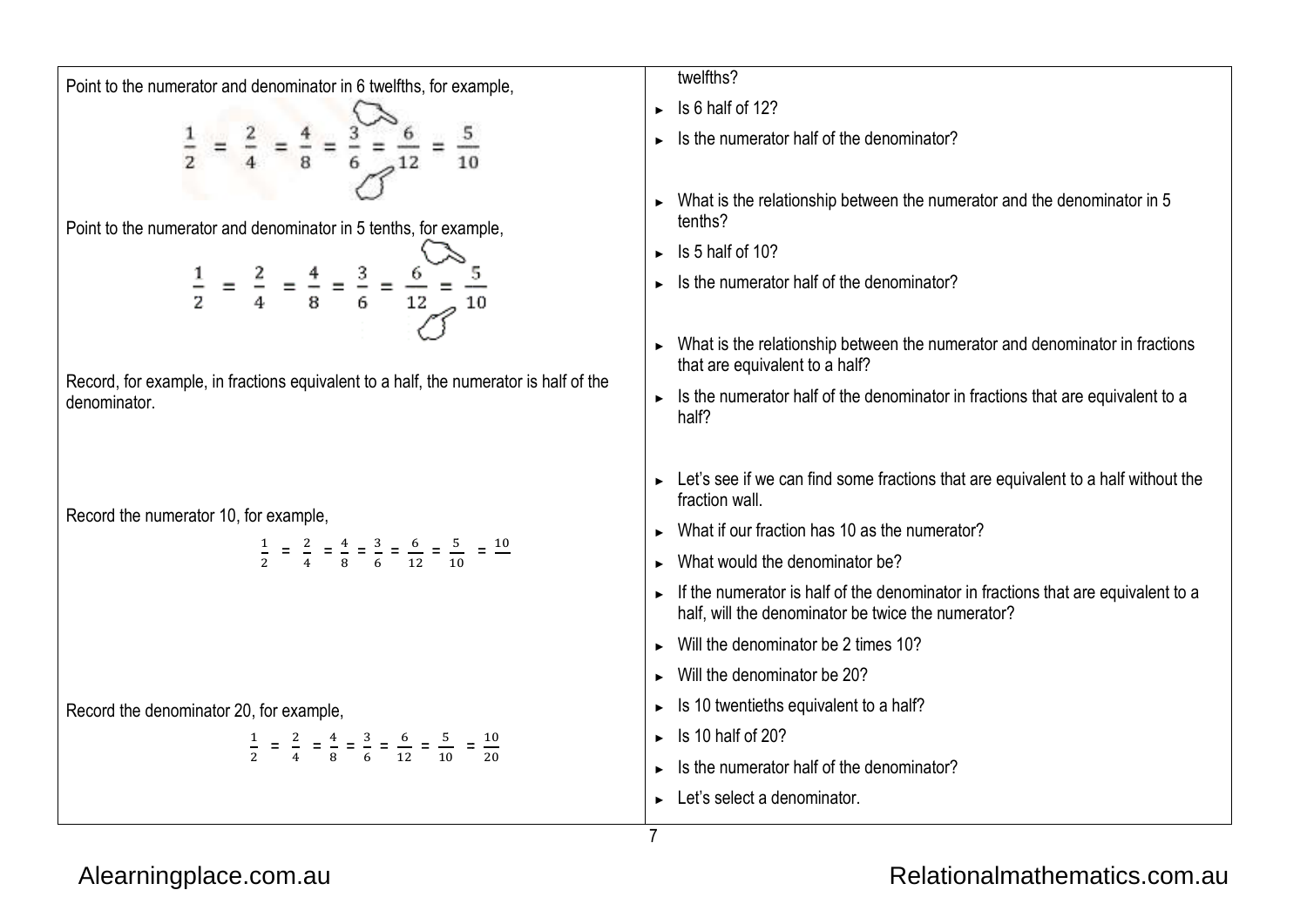| Record the dominator 50, for example,<br>$\frac{1}{2}$ = $\frac{2}{4}$ = $\frac{4}{8}$ = $\frac{3}{6}$ = $\frac{6}{12}$ = $\frac{5}{10}$ = $\frac{10}{20}$ = $\frac{1}{50}$  | ► Because we are finding fractions equivalent to a half, and to find a half we divide<br>by 2, will our denominators be multiples of 2?<br>$\triangleright$ Is 50 a multiple of 2?<br>$\triangleright$ What if our fraction has 50 as the denominator?<br>What would the numerator be?<br>$\triangleright$ Will the numerator be half of the denominator?<br>$\triangleright$ Will the numerator be half of 50? |  |  |  |  |
|------------------------------------------------------------------------------------------------------------------------------------------------------------------------------|-----------------------------------------------------------------------------------------------------------------------------------------------------------------------------------------------------------------------------------------------------------------------------------------------------------------------------------------------------------------------------------------------------------------|--|--|--|--|
| Record the numerator 25, for example,<br>$\frac{1}{2}$ = $\frac{2}{4}$ = $\frac{4}{8}$ = $\frac{3}{6}$ = $\frac{6}{12}$ = $\frac{5}{10}$ = $\frac{10}{20}$ = $\frac{25}{50}$ | $\triangleright$ Will the numerator be 25?<br>Is 25 fiftieths equivalent to a half?<br>$\blacktriangleright$<br>Is 25 half of 50?<br>$\blacktriangleright$<br>$\triangleright$ Is the numerator half of the denominator?                                                                                                                                                                                        |  |  |  |  |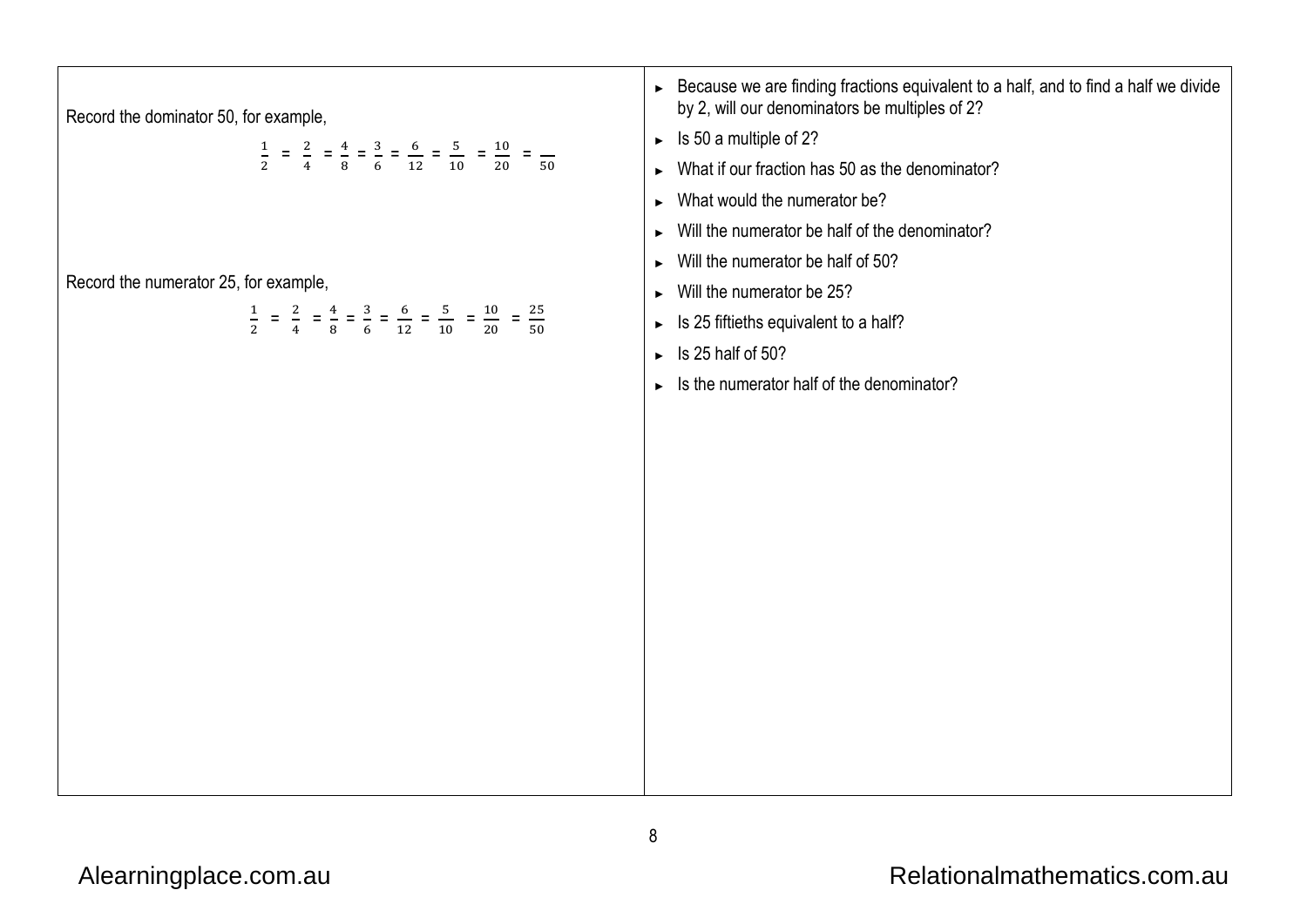

Place 4 sixths under the 2 thirds, for example,

Place 6 twelfths under the 2 thirds, for example,

Record, for example,  $\frac{2}{3} = \frac{4}{6} = \frac{8}{12}$ 

denominator example, ► **How could we use a fraction wall to identify non**

#### **that are equivalent?** ► How could we use a fraction wall to identify non-unit fractions

- $\blacktriangleright$  Let's select a non-unit fraction from our fraction wall.
- ► Let's select 2 thirds.
- ► How can we create a fraction that is equivalent to 2 thirds?
- ►Is 4 sixths equivalent to 2 thirds?
- ►How else can we create a fraction that is equivalent to 2 thirds?
- ► Is 8 twelfths equivalent to 2 thirds?
- ► How could we record this?
- ► Are all of these fractions equal to 2 thirds?
- ► If all of these fractions are equal to 2 thirds, are they all equal to each other?
- ► Does the equals signs tell us that all of these fractions are all equal to one another?
- ► So we can see that these fractions are all equivalent using fractions on a fraction wall. How can we create a fraction that is equivalent to 2 thirds?<br>Is 4 sixths equivalent to 2 thirds?<br>How else can we create a fraction that is equivalent to 2 thirds?<br>Is 8 twelfths equivalent to 2 thirds?<br>Are all of these frac
- ► But could we identify fractions equivalent to two
- ► Let's investigate the numerator and the denominator in each fraction.
- ► Let's investigate the numerator and the denominator in each fraction.<br>► What is the relationship between the numerator and the denominator in 2 thirds?
- ► Is 2, 2 thirds of 3? Let's investigate!
- $\blacktriangleright$  Is 1, 1 third of 3?
- ► So if 1 is 1 third of 3, is 2, 2 thirds of 3?

#### Point to the numerator and denominator in 2 thirds, for example,

$$
\frac{2}{3} = \frac{4}{6} = \frac{8}{12}
$$
  
Record, for example, 1 is 1 third of 3 and 1 is  $\frac{1}{3}$  of 3

9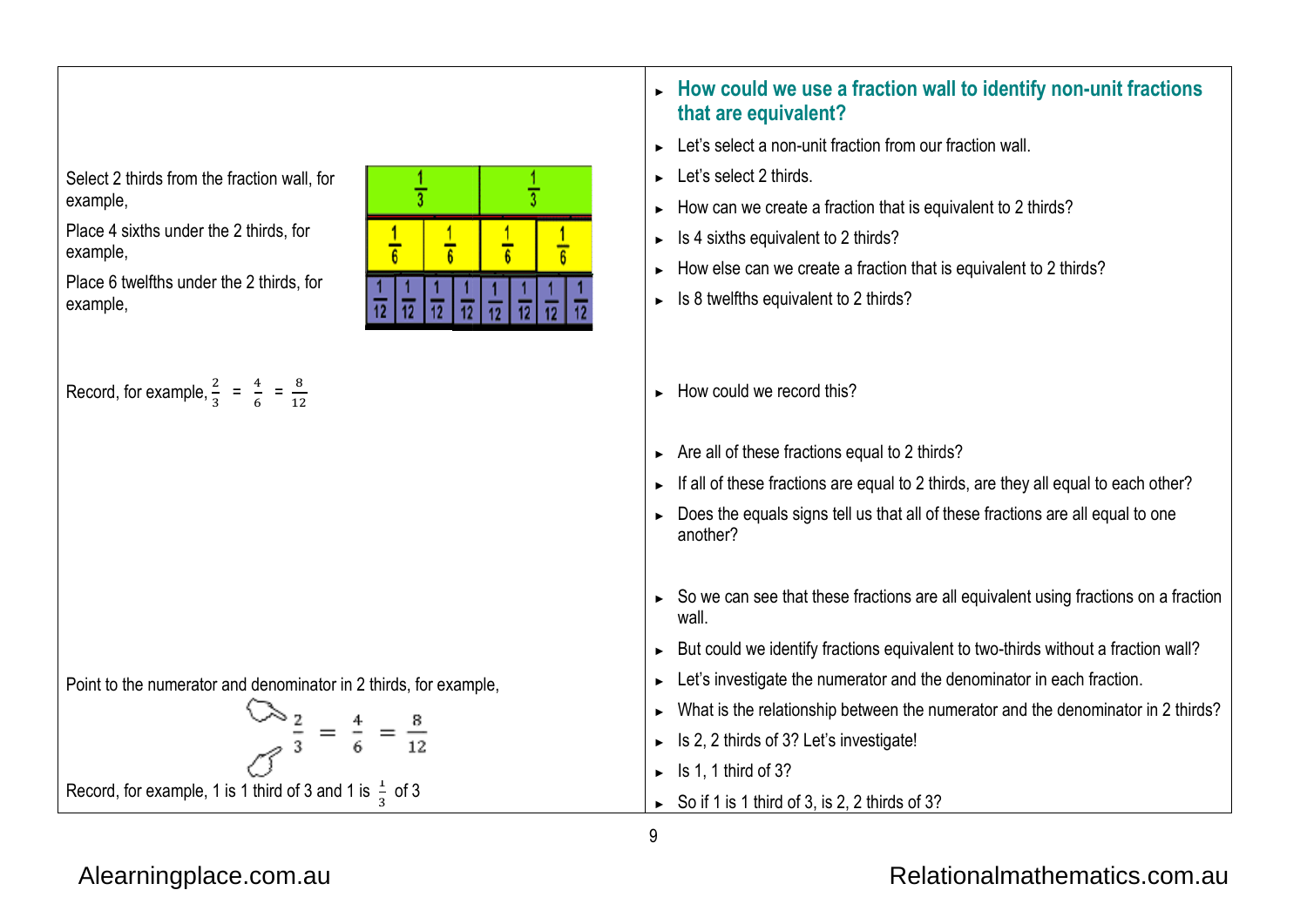| Record, for example, 2 is 2 thirds of 3 and 2 is $\frac{2}{3}$ of 3                                                                                                                                                                  | So in 2 thirds, 2 is 2 thirds of 3.<br>Is the numerator 2 thirds of the denominator?                                                                                                                                                                                                                                                                                                                                      |
|--------------------------------------------------------------------------------------------------------------------------------------------------------------------------------------------------------------------------------------|---------------------------------------------------------------------------------------------------------------------------------------------------------------------------------------------------------------------------------------------------------------------------------------------------------------------------------------------------------------------------------------------------------------------------|
| Point to the numerator and denominator in 4 sixths, for example,                                                                                                                                                                     | What is the relationship between the numerator and the denominator in 4 sixths?<br>Is 4, 2 thirds of 6? Let's investigate!<br>Is 2, 1 third of 6?                                                                                                                                                                                                                                                                         |
| Record, for example, 2 is 1 third of 6 and 2 is $\frac{1}{3}$ of 6<br>Record, for example, 4 is 2 thirds of 6 and 4 is $\frac{2}{3}$ of 6                                                                                            | So if 2 is 1 third of 6, is 4, 2 thirds of 6?<br>So in 4 sixths, 4 is 2 thirds of 6.<br>Is the numerator 2 thirds of the denominator?                                                                                                                                                                                                                                                                                     |
| Point to the numerator and denominator in 8 twelfths, for example,<br>$rac{2}{3}$ =<br>Record, for example, 4 is 1 third of 12 and 4 is $\frac{1}{3}$ of 12<br>Record, for example, 8 is 2 thirds of 12 and 8 is $\frac{2}{3}$ of 12 | What is the relationship between the numerator and the denominator in 8<br>twelfths?<br>Is 8, 2 thirds of 12? Let's investigate!<br>Is 4, 1 third of 12?<br>So if 4 is 1 third of 12, is 8, 2 thirds of 12?<br>So in 8 twelfths, 8 is 2 thirds of 12.<br>Is the numerator 2 thirds of the denominator?<br>What is the relationship between the numerator and denominator in fractions<br>that are equivalent to 2 thirds? |
| Record, for example, in fractions equivalent to 2 thirds, the numerator is 2 thirds of<br>the denominator.                                                                                                                           | Is the numerator 2 thirds of the denominator in fractions that are equivalent to 2<br>thirds?                                                                                                                                                                                                                                                                                                                             |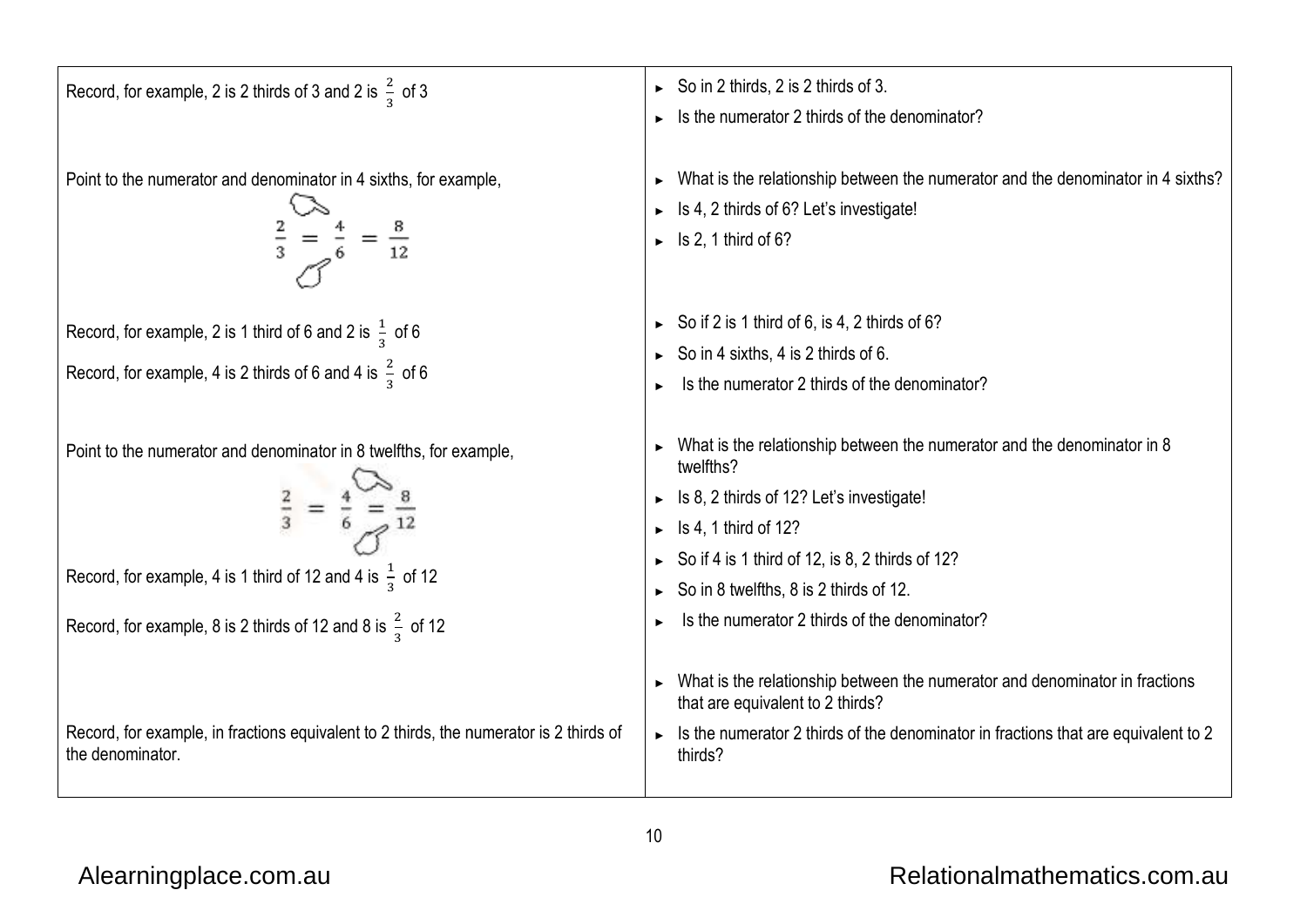|                                                       | $\triangleright$ Let's see if wrd some fractions that are equivalent to 2 thirds without the fraction<br>wall.                           |  |  |  |  |
|-------------------------------------------------------|------------------------------------------------------------------------------------------------------------------------------------------|--|--|--|--|
|                                                       | Because we are finding fractions equivalent to 2 thirds, and thirds means we<br>divided by 3, will our denominators be multiples of 3?   |  |  |  |  |
| Record the dominator 18, for example,                 | $\triangleright$ Is 18 a multiple of 3?                                                                                                  |  |  |  |  |
|                                                       | What if our fraction has 18 as the denominator?                                                                                          |  |  |  |  |
| $\frac{2-4-8}{3-6-12} = \frac{1}{18}$                 | $\triangleright$ What would the numerator be?                                                                                            |  |  |  |  |
|                                                       | Will the numerator be 2 thirds of the denominator?                                                                                       |  |  |  |  |
|                                                       | Will the numerator be 2 thirds of 18?                                                                                                    |  |  |  |  |
|                                                       | What is 1 third of 18?                                                                                                                   |  |  |  |  |
|                                                       | $\triangleright$ Is 1 third of 18, 6?                                                                                                    |  |  |  |  |
|                                                       | If 6 is 1 third of 18, what is 2 thirds of 18?                                                                                           |  |  |  |  |
|                                                       | Is 2 thirds of 18, 12?                                                                                                                   |  |  |  |  |
| Record the numerator 12, for example,                 | Will the numerator be 12?                                                                                                                |  |  |  |  |
|                                                       | Is 12 eighteenths equivalent to 2 thirds?                                                                                                |  |  |  |  |
| $\frac{2-4-8}{3-6-12} = \frac{12}{18}$                | Is 12, 2 thirds of 18?                                                                                                                   |  |  |  |  |
|                                                       | Is the numerator 2 thirds of the denominator?                                                                                            |  |  |  |  |
|                                                       |                                                                                                                                          |  |  |  |  |
| Record the numerator 10, for example,                 | What if our fraction has 10 as the numerator?                                                                                            |  |  |  |  |
| $\frac{2-4}{3-6}$ $\frac{8-12}{18}$ = $\frac{10}{18}$ | What would the denominator be?                                                                                                           |  |  |  |  |
|                                                       | If the numerator is 2 thirds of the denominator in fractions that are equivalent to<br>2 thirds, will 10 be 2 thirds of the denominator? |  |  |  |  |
|                                                       | If 10 is 2 thirds of the denominator, how will we find 1 third of the denominator?                                                       |  |  |  |  |
|                                                       | To find 1 third of the denominator, will we halve 10?                                                                                    |  |  |  |  |
|                                                       | $\triangleright$ What is half of 10?                                                                                                     |  |  |  |  |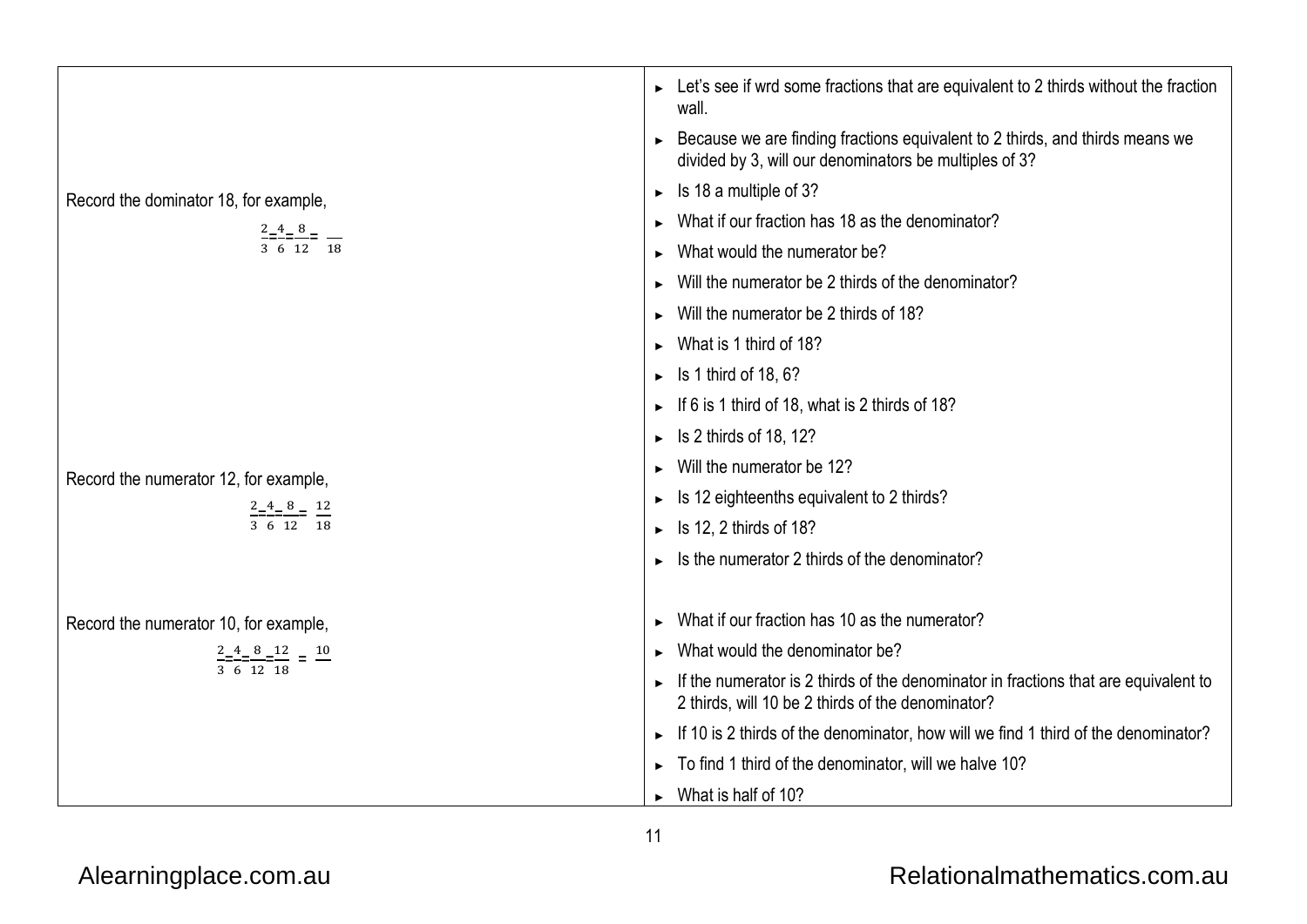|                                         | $\triangleright$ Is half of 10, 5?                                             |
|-----------------------------------------|--------------------------------------------------------------------------------|
|                                         | So if 10 is 2 thirds of the denominator, will 5 be 1 third of the denominator? |
|                                         | So if 5 is 1 third of the denominator, what will the denominator be?           |
|                                         | $\triangleright$ Will the denominator be 3 times 5?                            |
|                                         | $\triangleright$ Will the denominator be 15?                                   |
|                                         | $\triangleright$ Is 10 fifteenths equivalent to 2 thirds?                      |
| Record the denominator 15, for example, | $\triangleright$ Is 10, 2 thirds of 15?                                        |
| $2 - 4 - 8 - 12 - 10$                   | $\triangleright$ Is the numerator 2 thirds of the denominator?                 |
| 3 6 12 18 15                            |                                                                                |
|                                         |                                                                                |